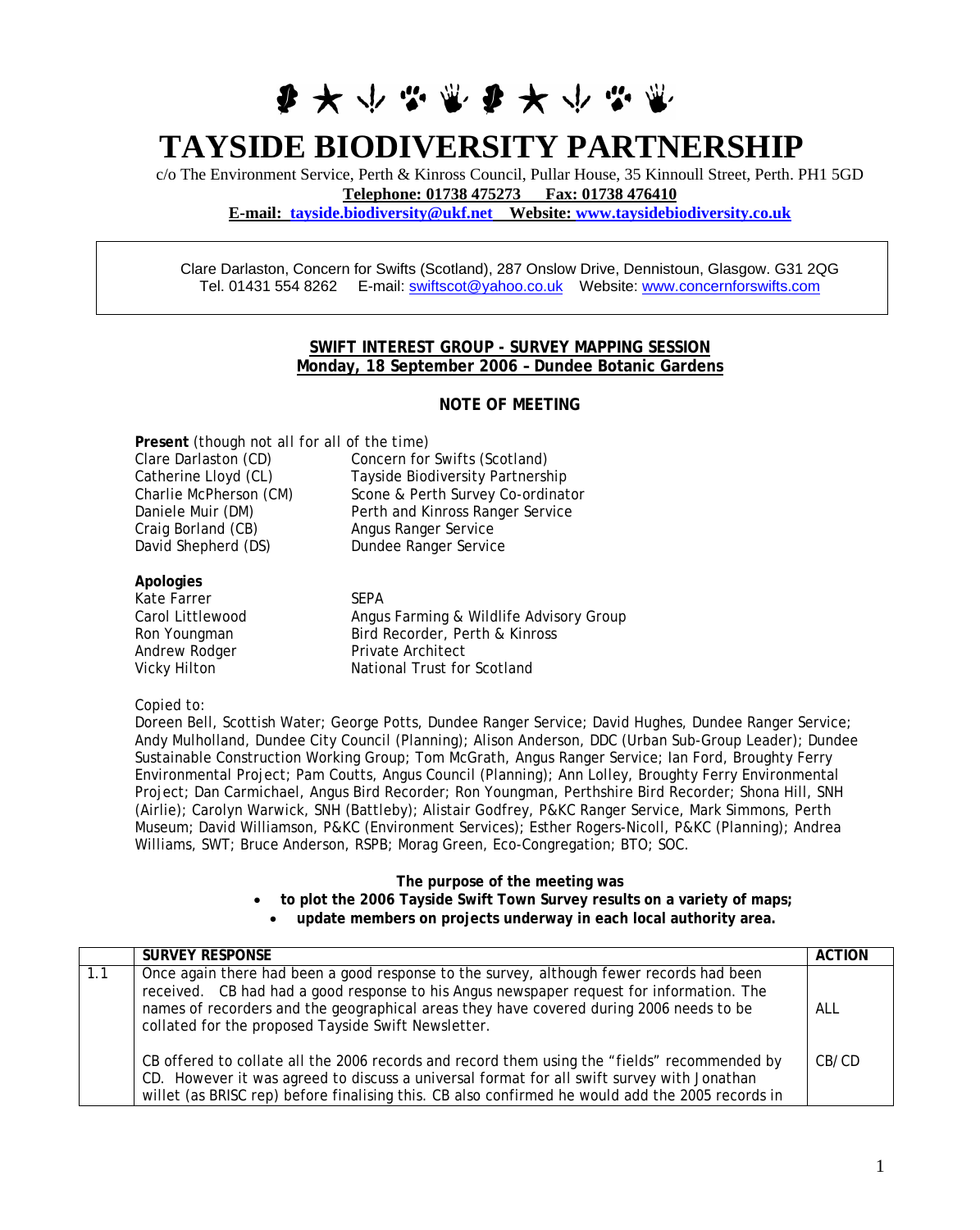|       | due course.                                                                                                                                                                                                                                                                                                                                                                                                                                    |                                    |
|-------|------------------------------------------------------------------------------------------------------------------------------------------------------------------------------------------------------------------------------------------------------------------------------------------------------------------------------------------------------------------------------------------------------------------------------------------------|------------------------------------|
|       | When this work has been carried out, CB will forward all records to Angus Council Planning<br>Department where the information will be put into their GIS.                                                                                                                                                                                                                                                                                     | CB/Pam<br>Coutts                   |
|       | The resulting map will be copied on a CD to CL for circulation to Perth and Kinross Council and<br>Dundee City Council.                                                                                                                                                                                                                                                                                                                        | Pam<br>Coutts/CL                   |
| 1.2.1 | Survey areas covered in 2006:                                                                                                                                                                                                                                                                                                                                                                                                                  |                                    |
|       | Perth and Kinross:<br>Charlie McPherson - Almondbank, Scone and Perth<br>$\bullet$<br>Daniele Muir - predominately Comrie/Crieff<br>$\bullet$<br>Kate Farrer - ?<br>$\bullet$<br>DM has been concentrating on the Crieff and Comrie area; CM has been co-ordinating volunteer<br>surveyors in the Perth/Scone area and is willing to widen this to Luncarty and Almondbank.                                                                    |                                    |
|       | There is a need to widen the survey to other towns in Perthshire. CL to ask David Williamson,<br>PKC, re. Pitlochry; DM to ask colleagues regarding potential focus on Auchterarder, Bridge of<br>Earn/Abernethy, Blairgowrie and Alyth; CL to ask Morag Green of Eco Congregation if other<br>areas of Perth could be covered; CL to check with Vicky Hilton (NTS) that Dunkeld and Birnam<br>will continue to be surveyed (and reported on). | <b>CL</b><br>DM<br><b>CL</b><br>CL |
| 1.2.2 | Angus:<br>Craig Borland - Forfar, Arbroath, Carnoustie, Montrose<br>CB successfully surveyed the coastal towns and confirmed swift presence in them all. He also<br>continued his surveys in Forfar.                                                                                                                                                                                                                                           |                                    |
| 1.2.3 | Dundee:<br>David Shepherd<br>$\bullet$<br>(Broughty Ferry records are absent - Ann Lolley to provide if available)<br>DS has established the presence of several "new" colonies, and the dots are increasing!<br>DS was considering setting up a Dundee Swift Mapping Group to ensure that volunteers are<br>encouraged (and acknowledged for their work).                                                                                     | Ann<br>Lolley                      |
|       | <b>MAPPING SESSION</b>                                                                                                                                                                                                                                                                                                                                                                                                                         |                                    |
| 2.1   | DM, CB and DS provided maps showing the survey results for 2006. These need to be updated<br>with outstanding survey forms received from elsewhere. CL asked for copies of the completed<br>maps (which she will copy to CD).                                                                                                                                                                                                                  | ALL by 1st<br>Nov.                 |
|       | Red dots = screaming or feeding swifts (colony sightings);<br>Green dots = known nest sites;<br>White dots - checked area with confirmed NIL swift sightings.                                                                                                                                                                                                                                                                                  |                                    |
|       |                                                                                                                                                                                                                                                                                                                                                                                                                                                |                                    |
|       | It was agreed that the county and town maps were an essential part of the survey to visually<br>show the population distribution.                                                                                                                                                                                                                                                                                                              |                                    |
|       | The database, once updated, will be made available to all interested parties.                                                                                                                                                                                                                                                                                                                                                                  |                                    |
| 2.2   | A reminder - it would still be useful to note key buildings, especially if they are the only site for<br>swift nests in the vicinity.                                                                                                                                                                                                                                                                                                          | ALL                                |
| 2.3   | Anecdotes and general observations are also useful - space needs to be included in the database<br>for this.                                                                                                                                                                                                                                                                                                                                   | CB/CD                              |
|       | <b>PROJECTS</b>                                                                                                                                                                                                                                                                                                                                                                                                                                |                                    |
| 3.1   | Dundee -                                                                                                                                                                                                                                                                                                                                                                                                                                       |                                    |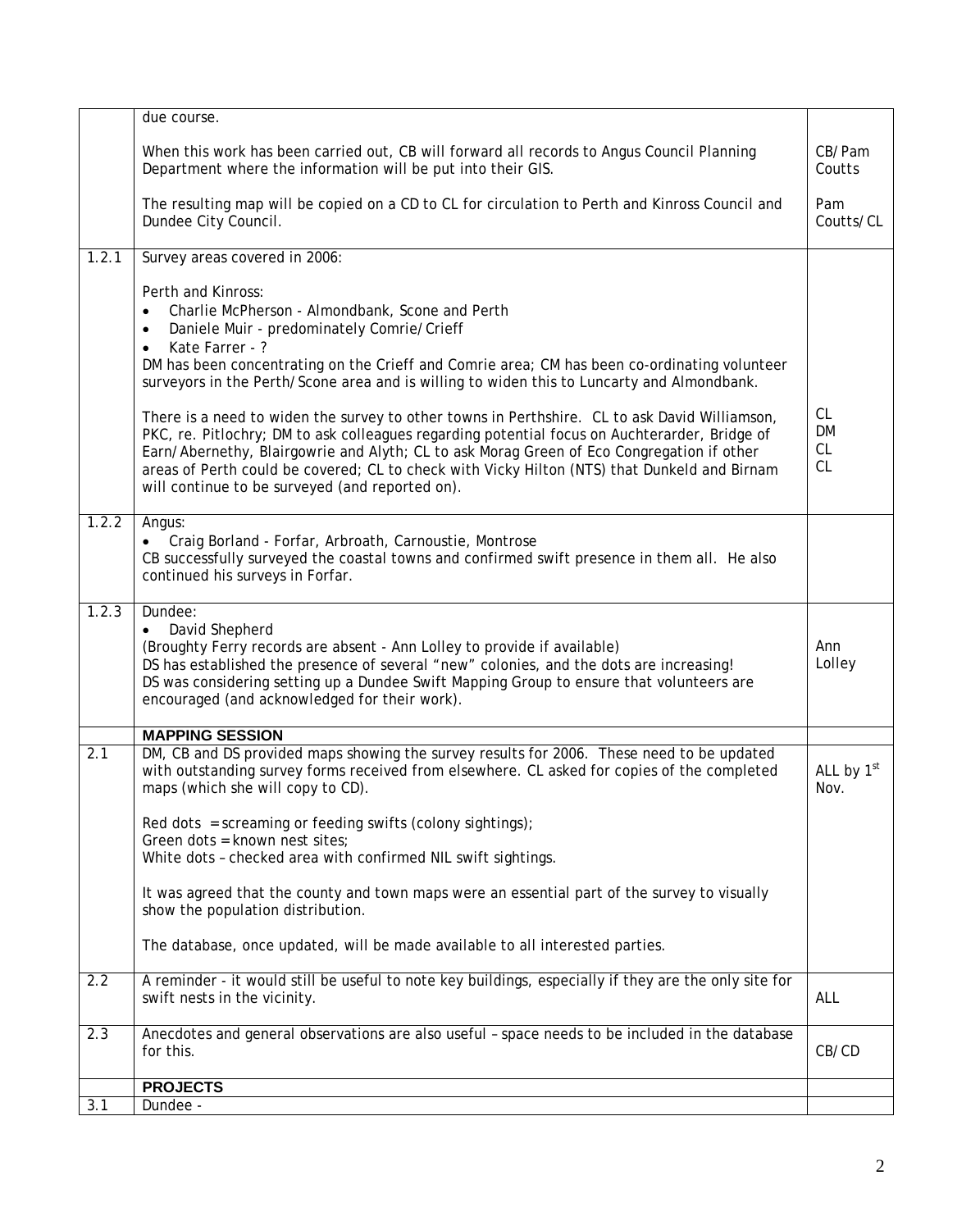|     | DS has been liaising with the DCC Housing Department's Housing Investment Unit (Heather<br>McQuillan) with regard the Menzies Hill properties. A further meeting is to be held next week.                                                                                                                                                                                                                                                |           |
|-----|------------------------------------------------------------------------------------------------------------------------------------------------------------------------------------------------------------------------------------------------------------------------------------------------------------------------------------------------------------------------------------------------------------------------------------------|-----------|
|     | Janet Brougham Sheltered Housing (DCC) - swift nest inclusion going ahead. DS was reminded of<br>the importance of checking at all stages.                                                                                                                                                                                                                                                                                               |           |
|     | <b>Hillcrest Housing Association</b><br>DS had attended the official opening of the Burnside Mills project at which the swift nest boxes<br>had received specific attention from the Association's Chief Executive. DS circulated the DCC<br>Newsletter for Leisure & Communities in which the Hillcrest swift nestbox was highlighted.<br>Hillcrest Housing Association's tenant's newsletter and brochure heavily feature the project. |           |
|     | Other Hillcrest projects: Lawside Mills (work starting now); Victoria Mills (what progress?).                                                                                                                                                                                                                                                                                                                                            | <b>DS</b> |
|     | Helen Dunlop of the Business Environment Partnership (based in Dalkeith) will be undertaking a<br>Biodiversity Review for Hillcrest in 2007. CL updated the group on the work of the BEP and<br>mentioned the TayPack projects. She agreed to ask if they would be able to make larch<br>'shoebox flatpack' swift boxes in the future. CD to forward plan of basic "shoe-box" design.                                                    | <b>CL</b> |
|     |                                                                                                                                                                                                                                                                                                                                                                                                                                          | CD        |
|     | DS confirmed that his timber preservation contact now regularly checks roofs for swifts. This<br>needs to be capitalised on; CL to discuss with CD how best to approach building contractors,<br>roofers, timber presentation companies, etc.                                                                                                                                                                                            | CL/CD/DS  |
|     | All were in agreement that the Dundee projects were, overall, going extremely well. DS was<br>thanked for all his work in the past year.                                                                                                                                                                                                                                                                                                 |           |
| 3.2 | Angus -<br>The SITA TBAF-funded project to supply bat and swift boxes on the Angus Council's new<br>buildings in Orchard bank, Forfar, was highlighted. Such is the interest being gained on one<br>building that two further buildings (Social Work and Council HQ) are likely to be considered for<br>similar projects. CB confirmed that he would be the main contact for this project.                                               |           |
|     | Updated needed on Bracken Primary School, Forfar - potential swift bricks in new building.                                                                                                                                                                                                                                                                                                                                               | CB        |
|     | CB was reminded of the importance of checking projects at all stages.                                                                                                                                                                                                                                                                                                                                                                    |           |
| 3.3 | Perthshire -<br>DM said that she plans to use the Crieff Fortnight in July 2007 as a focus for publicising the swift<br>survey.                                                                                                                                                                                                                                                                                                          |           |
|     | PUBLICITY AND MATERIALS                                                                                                                                                                                                                                                                                                                                                                                                                  |           |
| 4.1 | CL had circulated the Town Swift Survey poster and CB's Ranger Swift Survey poster widely<br>throughout Central and Northern Scotland so that other groups could use them if they wished.                                                                                                                                                                                                                                                |           |
| 4.2 | CL had approached the RSPB for a small amount of funding to publish the leaflet/survey form in<br>2006. There had been no reply, so the leaflet were updated and circulated as before, with the<br>details put on the website. She was currently looking into the possibility of making the survey                                                                                                                                       |           |
|     | form interactive on the website without having to print it to fill in.                                                                                                                                                                                                                                                                                                                                                                   | <b>CL</b> |
| 4.3 | CD confirmed that the Concern for Swifts (Scotland) leaflet had been reprinted. Copies are<br>available on request, but please send a large s.a.e.                                                                                                                                                                                                                                                                                       | ALL       |
| 4.4 | CL confirmed that there was room on the Tayside biodiversity website to include presentations<br>from the forthcoming Swift Gathering, as well as copies of leaflets and advisory notes.                                                                                                                                                                                                                                                 | CL/CD     |
|     | CD said that the CfSS website was still out of date, but that if there was funding it would be a<br>priority as she has recently become aware via Matrix server that people are actually reading it!                                                                                                                                                                                                                                     | CD        |